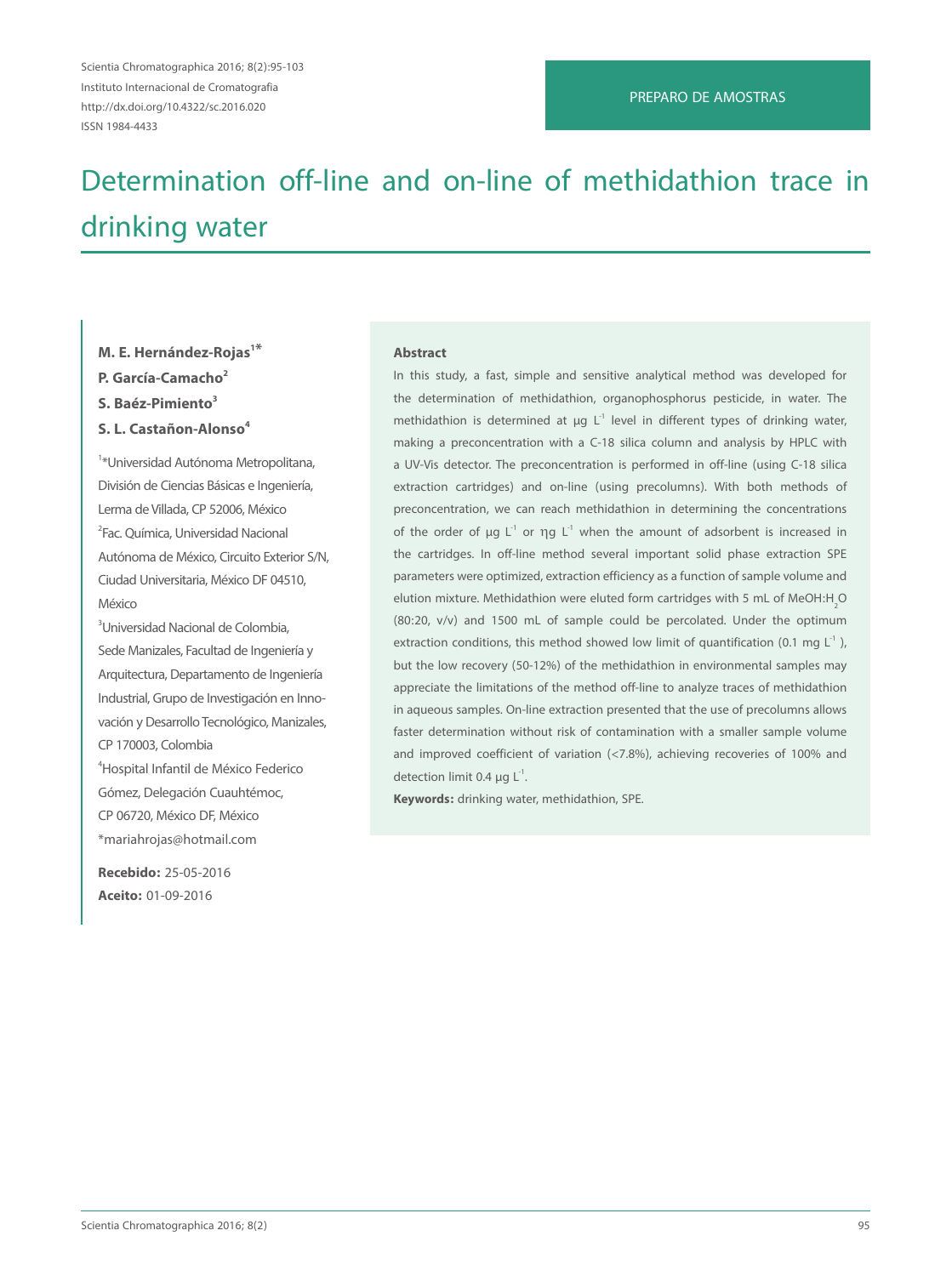#### **1. Introduction**

The use of pesticides for the control of crop pests and weeds, plus the discharges from manufacturing plants, accidental spills, and natural processes such as dilution, surface runoff and leaching, are the causes of the occurrence of these xenobiotic compounds in surface waters. That is the reason why the control of pesticides in surface, drinking and groundwater is nowadays a real necessity $[1,2]$ . In recent years, organophosphorus pesticides (OPPs) have been the largest type of pesticides used worldwide. However, OPPs are known as the most poisonous class of pesticides<sup>[3]</sup>. It causes the inhibition of acetyl-cholinesterase in the central nervous systems $[4-6]$ . Therefore, it is crucial to monitor the trace levels of OPPs in environment particularly such as drinking water. One problem associated with the application of organophosphorus is the need to monitor their levels in the environment, especially in water, in view of their ability to accumulate<sup>[7]</sup>. The monitoring of pesticides in water samples has been an intense field of research in the past 10–20 years. The analysis of pesticides in water samples is a problem of primary concern for quality control laboratories due to the toxicity level of these compounds and their public health risk<sup>[8]</sup>. Analytical methods are needed to measure pesticides in water to determine their fate and transport in the environment. Currently, there are hundreds of pesticides registered for use in the United States<sup>[9]</sup>. In Mexico, water intended for human consumption must meet minimum specified requirements, including for pesticides a maximum level for each pesticide of 0.03 µg  $L^{-1}$  in some case, and a maximum of 50  $\mu$ g L<sup>-1</sup> for pesticides such as 2,4 -D and methoxychlor $[10]$ . The analysis of water samples for the presence of pesticides is fraught with difficulties, since preparation of samples is an arduous, time-consuming process, which can itself give rise to additional contamination and errors. The generally low levels of target analyses and often the complexity of the matrix are further problems with which the analyst has to contend. Regarding the new legislation, the information concerning the monitoring of pesticides and

the technical specifications for their measurement in

water samples where ultra-sensitive analytical methods are required $[11,12]$ . For some compounds, like pesticides, there is still a need to improve the performance of the existing methods. High sensitive techniques like gas chromatography tandem mass spectrometry (GC–MS/ MS) and liquid chromatography coupled with mass spectrometry (LC–MS) have been developed. However, for most of the substances present at trace and ultra-trace levels the extraction and pre-concentration steps are so far essential for their detection. In Mexico the use of organophosphate pesticides is widely distributed, as in the case of methidathion, an organophosphate pesticide, Methidathion<sup>[13-15]</sup>. [O,O-dimethyl-S-(5-methoxy-1,3,4thiadiazolinyl-3-methyl) dithiophosphate] is an organophosphate chemical employed commercially as an agricultural pesticide since  $1966^{[16]}$ . It was chosen as the target molecule for the present study because of its biotoxicity. Oral  $LD_{50}$  values of methidathion in animals are 52 mg  $kg^{-1}$  in mice, 48 mg  $kg^{-1}$  (male) and 40 mg kg<sup>-1</sup> (female) in rats<sup>[2]</sup>, or 31 mg kg<sup>-1</sup> (male) and 32 mg  $kg^{-1}$  (female) in rats<sup>[3]</sup>. The solubility of this compound in water is greater than the average solubility of many other organophosphorus compounds  $(240 \text{ mg } L^{-1})$  and its relative stability to hydrolysis; they together have a strong possibility of contaminating the water $[14]$ . Hence the importance of generating rapid and continuous information on water quality to minimize the risks associated with the use of these pollutants. The analytical determination of this compound in complex samples such as natural and/or drinking water is reported in several references<sup>[3,7,17-19]</sup>. The main difficulty of tracelevel analysis is that it can only be analyzed when a preconcentration of the sample is carried out with proper disposal of interfering agents. To perform its control in the environment and food should develop methods of highly selective and sensitive analysis. Since the concentrations of the OPPS are in trace amounts, preconcentration techniques are required to determine these compounds in the real samples.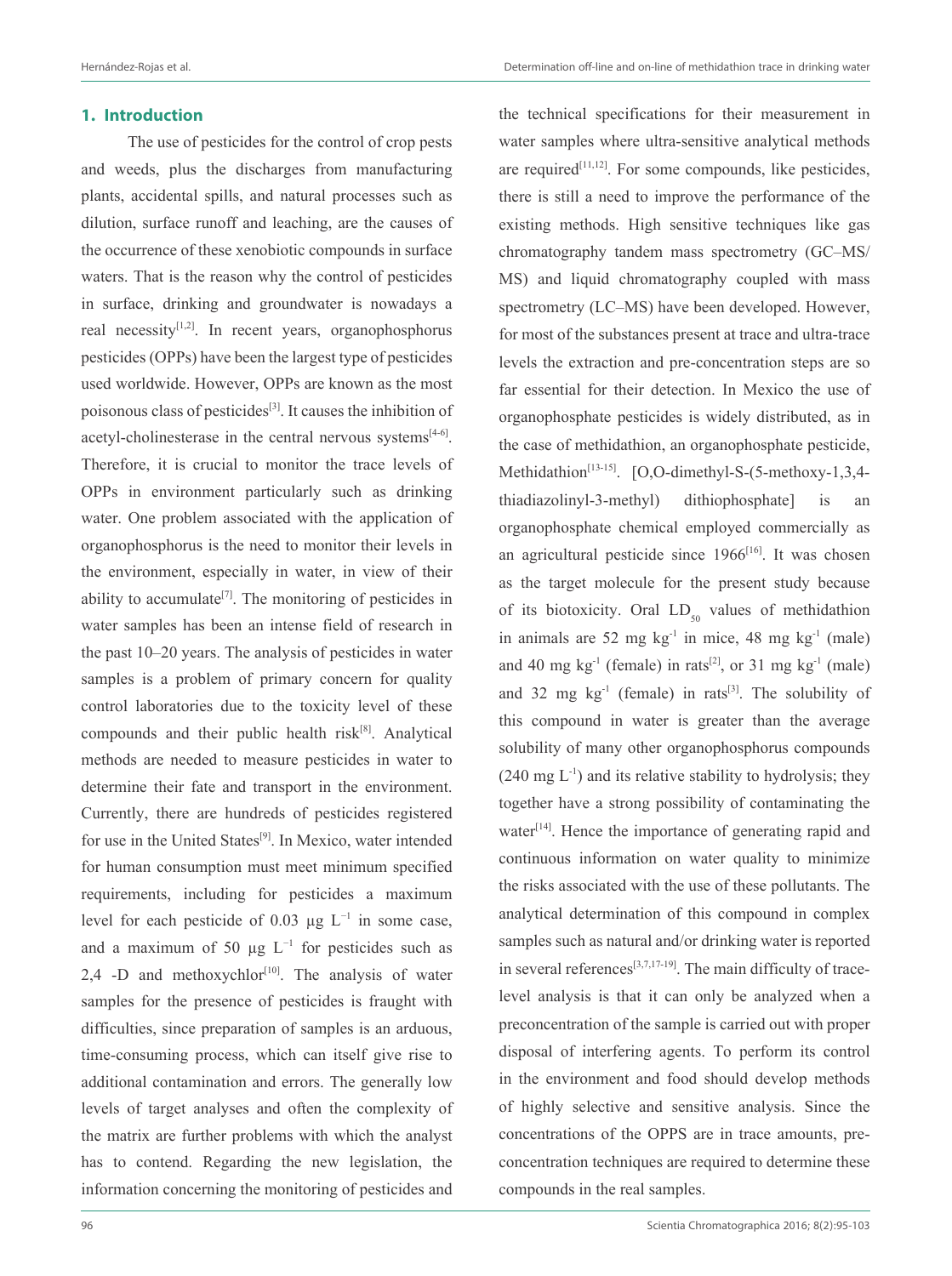The most common and conventional technique for the analysis of OPPs in water is the Solid-phase extraction (SPE), this is an efficient method for the concentration and cleanup of organic contaminants in water. Several types of cartridges have been used in prior studies (e.g., C-8, C-18); they are capable of extracting multiple pesticide classes. The principles are based on the distribution of solutes between a solid phase and the aqueous sample is a viable option for preconcentration of very diluted aqueous samples. The SPE is a variation in the extraction procedure based on the distribution, adsorption, ion exchange or affinity<sup>[20,21]</sup>. This technique has been widely accepted because it is faster than many conventional techniques and moreover it is suitable for highly polar contaminants (log  $P \le 1$ ), intermediate (log  $P$  1-3) and low (log  $P > 3$ ), depending on the adsorbent used<sup>[22]</sup>. The SPE can be considered as a simple process of liquid chromatography, wherein the adsorbent is the stationary phase and the mobile phase is water in the aqueous sample during the extraction step or the organic solvent during the elution step. Organic compounds that are not eluted with water are trapped on the adsorbent. The SPE can be performed off-line, i.e., as a separate step of chromatographic analysis or real-time or on-line, when directly coupled to chromatographic analysis. Removing interfering compounds the detection can be accomplished in a relatively simple manner with the use of mixtures having different polarities of elution and extraction capabilities. Additionally, on-line methods have several advantages over other extraction methods, such as speed, the use of small sample volumes, easy automation and eliminating contamination risks, because there is no sample manipulation between the preconcentration stage and analysis<sup>[23,24]</sup>. The purpose of this work is to develop an analytical procedure that can determine the methidathion in drinking water at concentrations of the order of mgL $^{-1}$  or ngL $^{-1}$  comparing two methods of preconcentration by SPE, coupled line (on-line) and a deferred (off-line) analyzing by HPLC.

# **2. Materials and Methods**

The methidathion standard was of Analytical Pesticide grade with certified purity of 99.0% and was purchased from Chem Service (West Chester, USA). Concentrated pesticide solution with a concentration of approximately 100 mg  $L^{-1}$  were prepared in methanol and kept at  $4\pm2$  °C, protected from light. Working standard solutions were always freshly prepared by dilution of the methidathion standard solution in water with approximately 0.5% of methanol, in order to obtain a final concentration of about 1  $\mu$ g L<sup>-1</sup>. The aqueous samples were filtrated with a nylon membrane of 47 mm and pore size of 0.45  $\mu$ m, coupled to a Sartorius filtration system. Organic solvents (Methanol, acetonitrile, water) were pesticide or HPLC grade and were purchased from EM Science NJ. USA. M. Perchloric acid (>99.0%) and sodium hydroxide (analytical grade) were obtained from Sigma-Aldrich (USA).

#### **2.1. Instruments**

A 785 HPLC system (Perkin-Elmer) connected to a 785 A UV/vis spectrometer (Perkin-Elmer), equipped with a binary pump model 776 and was used to perform the HPLC analysis. A Nucleosil C-18 (150 mm x 4.6 mm i.d.), (Supelco) chromatographic column was used for pesticide separation. For the online method, the aqueous samples were concentrated in a PRP-1 (25 mm x 4.5 mm i.d., 5 µm) stainless steel precolumn, (Phenomenex, USA). The on-line system was built in a series of capillary stainless steel tubes attached to two valves Rheodyne Cotai, model 7000 with six inputs and two-way. And an isocratic pump ELDEX, CC-100-S model, with a stainless steel pre-column preconcentration. The off-line extraction step was carried out using a vacuum box (Supelco) of 10 positions with gentle vacuum (4-way Isco, WIZ model). C-18 Sep-Pak cartridges (500 mg) (Waters, Milford, MA, USA) were used for off-line SPE optimization.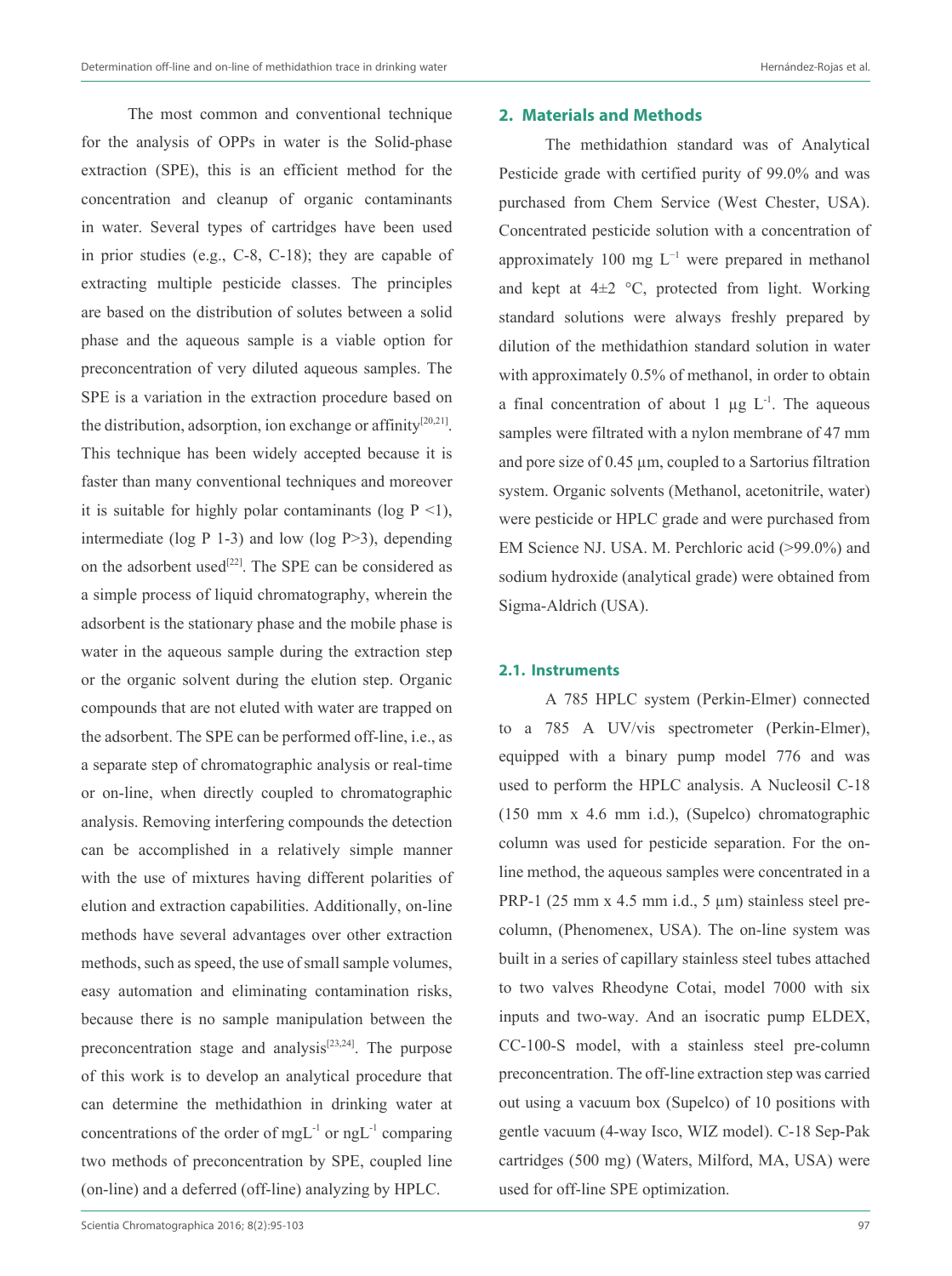#### **2.2. Chromatographic analysis**

The composition of the mobile phase was determined conducting the retention curves at different percentage of organic solvent (acetonitrile or methanol) in water, it was tested in a range of 85 -55% organic solvent.The flow rate was 1 mL min−1 and the injection volume was defined by the 20-µL Rheodyne loop.

### **2.3. Quantitation**

The Calibration curve was constructed for methidathion by injecting eight calibration standards directly into the HPLC, at the concentrations 50, 45, 40, 25, 15, 10, 5 and 1 mg  $L^{-1}$ . Calibration curves were constructed each time a new sample set was analyzed in order to accurately compensate for the day-to-day variation of the control standards.

#### **2.4. Sample preparation (SPE)**

The preconcentration of the aqueous samples were made in cartridges (methodology off-line) and guard column (methodology on-line) and the results were compared with each other. The optimization of the conditions of deferred preconcentration was based on the study of extraction efficiency as a function of sample volume and elution mixture, implemented through extraction in cartridge of different volumes of HPLC grade water and drinking water distribution network added with the constant amount of methidathion.

#### **2.5. Selecting the elution phase**

SPE was carried out using *C-18 Sep-Pak*  cartridges of 500 mg. To evaluate the SPE performance a control standard was submitted to the extraction procedure. The SPE was performed by analyzing spiked water samples at the concentration level of 3 mg L−1 of methidathion, 250 mL of sample were percolated in each assay. Various elution mixtures were tested to determine their composition and optimal recovery volume. Several mobile phases tested to elute the pesticide form cartridges were the following:

- First fraction: 5mL MeOH: $H_2O$  (v/v): 100:0; 85:15; 80:20; 70:30; 60:40; 50:50.
- Second fraction: 5mL with the same composition in order to be sure that all analyte was recovered.
- Third fraction: Finally, 5mL of methanol was percolated in order to be sure that all analyte was recovered.

A 20 µL aliquot of each extract was analyzed by HPLC to calculate the percentage of recovery from methidathion from extraction cartridge.

#### **2.6. Recovery Performance**

The extraction yield curve based on the volume of break leak was determined. Fortified samples of ultrapure water and drinking water spiked with a constant amount of methidathion, 0.15 mg was percolated. Volumes were tested: 250, 500, 1000, 1250, 1500 mL at a constant flow of  $3 \text{ mL min}^{-1}$ .

#### **2.7. Preconcentration on-line**

On-line methodology involves placing a precolumn in place of injection loop into the six-valve ports and with two positions. After conditioning the adsorbent, sample application and perform an eventual cleaning using a pump in the position of "charge", the precolumn is coupled to an analytical column connecting the valve in position "inject". Then the retained compounds are eluted directly from the guard column to the analytical column with the mobile phase which allows the separation. Device is showed in Figure 1.

## **3. Results and Discussion**

Selection of the mobile phase: In the two organic solvents (acetonitrile and methanol) tested, methanol was chosen, even though both the two solvents were appropriate to carry out adequate retention and separation methidathion from other peaks. The mobile phase of 50 to 60% MeOH has an adequate retention time to conduct proper analysis and separation of methidathion and spikes that might occur at the void volume. Linearity and detection limit: The value of the correlation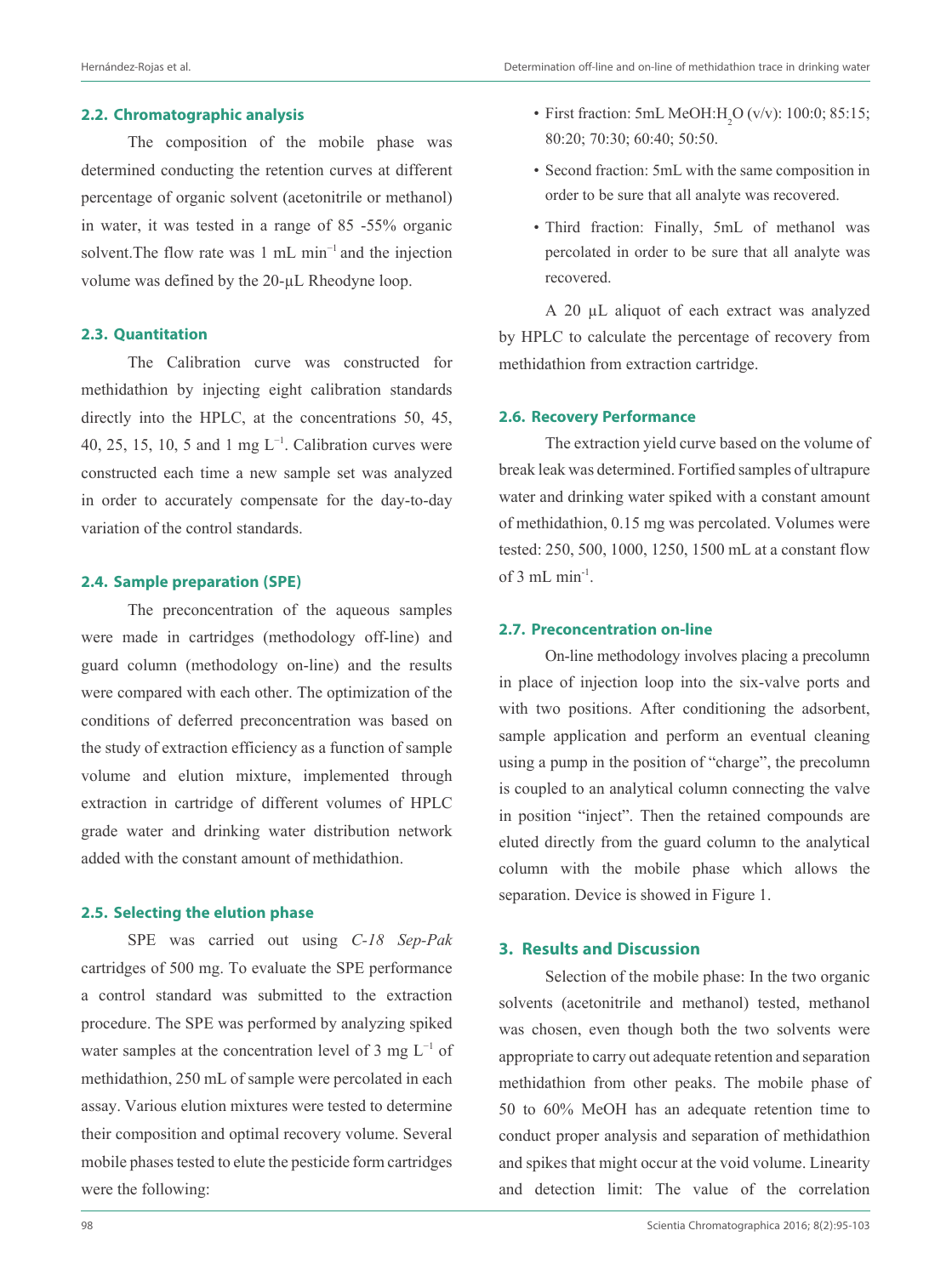

**Figure 1.** Experimental setup for the preconcentration, extraction and on-line analysis ( $PCE = precolumn, UV = ultraviolet, PC = personal$ computer).

coefficient (r) obtained was  $0.9951$ , a= 41887, b= 32398 which means it has a very close positive correlation to 1. The detection limit was considered as the concentration that causes a peak height corresponding to 3 times background noise, which was determined by injecting increasingly dilute methidathion solutions. The obtained concentration was 5 mg  $L^{-1}$  using a 20 µl loop, with a detection limit of 100 ηg absolute injected.

#### **3.1. Preconcentration in off-line**

The methodology off-line is established as follows: The C-18 SPE cartridges were preconditioned by eluting with 5 mL of HPLC grade MeOH, followed by 30 mL of HPLC grade water, being careful not to dry the stationary phase. Then, the samples were percolated a flow of  $2.5$  mL min<sup>-1</sup> using a vacuum box, immediately the stationary phase was washed with 5 mL of HPLC grade water and dried for 10 min. After, the moderately polar interfering compounds were eluted with 5 mL of MeOH: $H_2O$  (50:50, v/v). This elution mixture only desorbed from the stationary phase to moderately polar compounds, without eluting methidathion. Then moderately polar compounds as methidathion were eluted with 5 mL of MeOH: $H_2O$  (80:20, v/v). Finally, non-polar compounds were eluted with 5 mL of MeOH, and also it was check if everything methidathion was eluted with the previous mixture. Actually, we

verified that all methidathion was eluted in the previous mixture. The extracts were evaporated to dryness, and reconstituted with 0.5 mL of MeOH. Samples were then analyzed by HPLC. In addition, 5 mL of spiked MeOH: $H_2O$  (80:20, v/v) at concentration level of  $3 \text{ mg } L^{-1}$  methidathion was evaporated and reconstituted to determine losses by evaporation. The residue was redissolved with 0.5 mL methanol and analyzed by HPLC. Residue peak area obtained practically corresponds to a concentration of 30 mg  $L^{-1}$ , thus there was not loss by evaporation of the analyte, this is because the methidathion acted as a moderately volatile compound.

The breakthrough volume was determined by testing different volumes of HPLC water sample spiked at 0.15 mg -250, 500, 750, 1000, 1250 and 1500 mLand correlating the volumes with the corresponding chromatographic peak areas. The results presented in Table 1 show that the recovery ranged from 82 to 101, without showing a correlation between sample volume and % recovery. Pesticide recovery can be considered independent from sample volume up to 1500 mL of sample, showing a slight variation when volume of sample increased. However, recovery methidathion from the drinking water samples ranged from 50.5 to 12.0 %, in general it had lower recoveries. The results presented in Table 2 show that the breakthrough volume reached a volume lower than 250 mL with a recovery of only 50% of methidathion, for high sample volumes the recovery is lower, only 12%. It is more noticeable that in the sample with dilute concentrations  $(0.1 \text{ mg L}^{-1})$  very low recoveries

**Table 1.** Recoveries % HPLC grade water sample of methidathion as a function of sample loading volume through a cartridge (500 mg C18).

| <b>Percolated volume</b><br>(mL) | Concentration<br>$(mg L-1)$ | <b>Recovery</b><br>(%) |
|----------------------------------|-----------------------------|------------------------|
| 250                              | 0.60                        | 101                    |
| 500                              | 0.30                        | 89                     |
| 750                              | 0.20                        | 98                     |
| 1000                             | 0.15                        | 82                     |
| 1250                             | 0.12                        | 89                     |
| 1500                             | 0.10                        | 102                    |

Constant amount of methidathion spiked: 0.15 mg.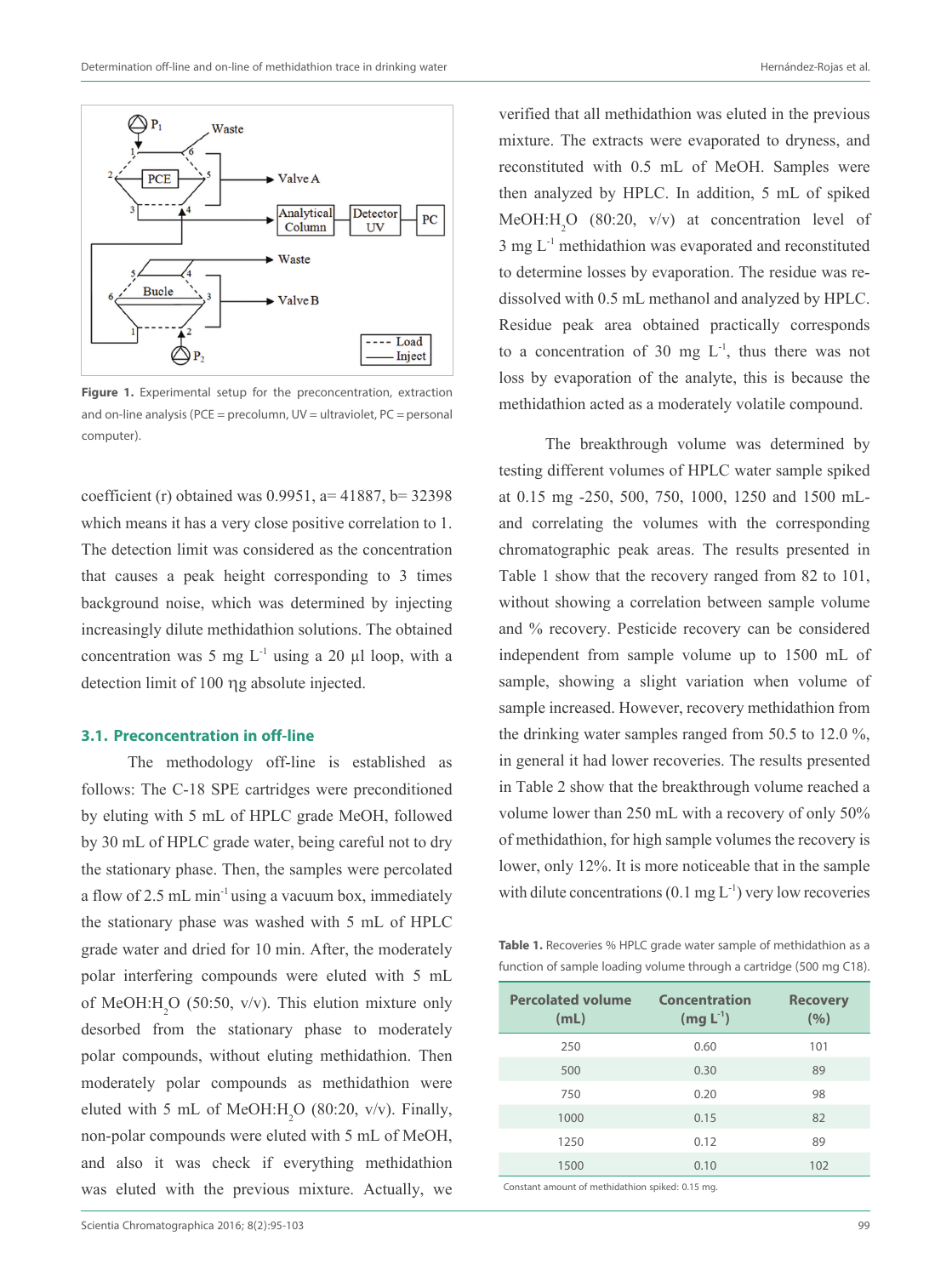| <b>Percolated volume</b><br>(mL) | <b>Concentration</b><br>$(\mu g/L)$ | <b>Recovery</b><br>(9/0) |
|----------------------------------|-------------------------------------|--------------------------|
| 250                              | 0.60                                | 50.50                    |
| 500                              | 0.30                                | 43.00                    |
| 1000                             | 0.15                                | 50.00                    |
| 1500                             | 0.1                                 | 12.00                    |

**Table 2.** Recoveries % in drinking water sample of methidathion as a function of sample loading volume through a cartridge (500 mg C-18).

Constant amount of methidathion spiked: 0.15 mg.

were observed. Moreover, the chromatographic analysis of the extract of the elution mixture comprises of methanol (third fraction) not containing methidathion, so we conclude that methidathion was not retained completely on the stationary phase cartridge. It means that matrix effects may have an excessive influence on the recovery. In spite of the studies being carried out on samples of drinking water, it is known the bad quality of water due to the presence of ferrous compounds as well as organic matter for this reason we consider this factor influenced the poor retention of methidathion in the stationary phase C-18. Even after percolating the sample we observed one soiling in the cartridges. It is known that DOC may bind to analytes carrying them through the SPE cartridge, thereby not allowing them to attach to the stationary phase. In addition, DOC may saturate the active sites of the sorbent, which will also affect relative recoveries. Finally, large humic molecules may hinder the penetration of the elution solvent to the sorbent bound analytes $[24]$ . These factors usually result in decreased recoveries, the same in our case.

Figures 2 shows HPLC chromatograms of HPLC grade water and drinking water sample spiked at the 0.6 mg L-1 level and preconcentred in cartridge. The low recovery of the compound in environmental samples may appreciate the limitations of the method off-line to analyze traces of methidathion in aqueous samples, among them the largest sample handling requiring an evaporation and reconstitution of the concentrate, causing a risk of contamination and losses, moreover reducing sensitivity to inject only an aliquot of the extract.



**Figure 2.** Chromatograms obtained from a SPE of 250 ml water at concentration of 0.6 mg  $L^1$  Methidathion, a) drinking water b) HPLC grade water c) drinking water without spiking. Met= methidathion, I= interfering compounds.

### **3.2. Preconcentration on-line**

#### **3.2.1. Selection of the mobile phase elution**

The methodology on-line is described below:

The extraction precolumn was preconditioned by eluting with 25 ml of HPLC grade water at flow 1.5 mL min-1, using the auxiliary pump, the analytical column is conditioned while. Then the sample is percolated at same flow. Once loaded solutes wash the interstices of the guard and the connections with 3 mL of HPLC grade water, immediately the solutes were eluted on-line with the same mobile phase MeOH: $H_2O(65:35)$ , v/v) of chromatography analysis. A standard solution was analyzed to determine the percent recovery.

### **3.2.2. Study of the breakthrough volumes**

The breakthrough volume was determined by testing different volumes of a 0.8 µg spiked tap water sample-50, 70, 100, 150, 250 mL-and correlating the volumes with the corresponding chromatographic peak areas. The results presented in Table 3 show that the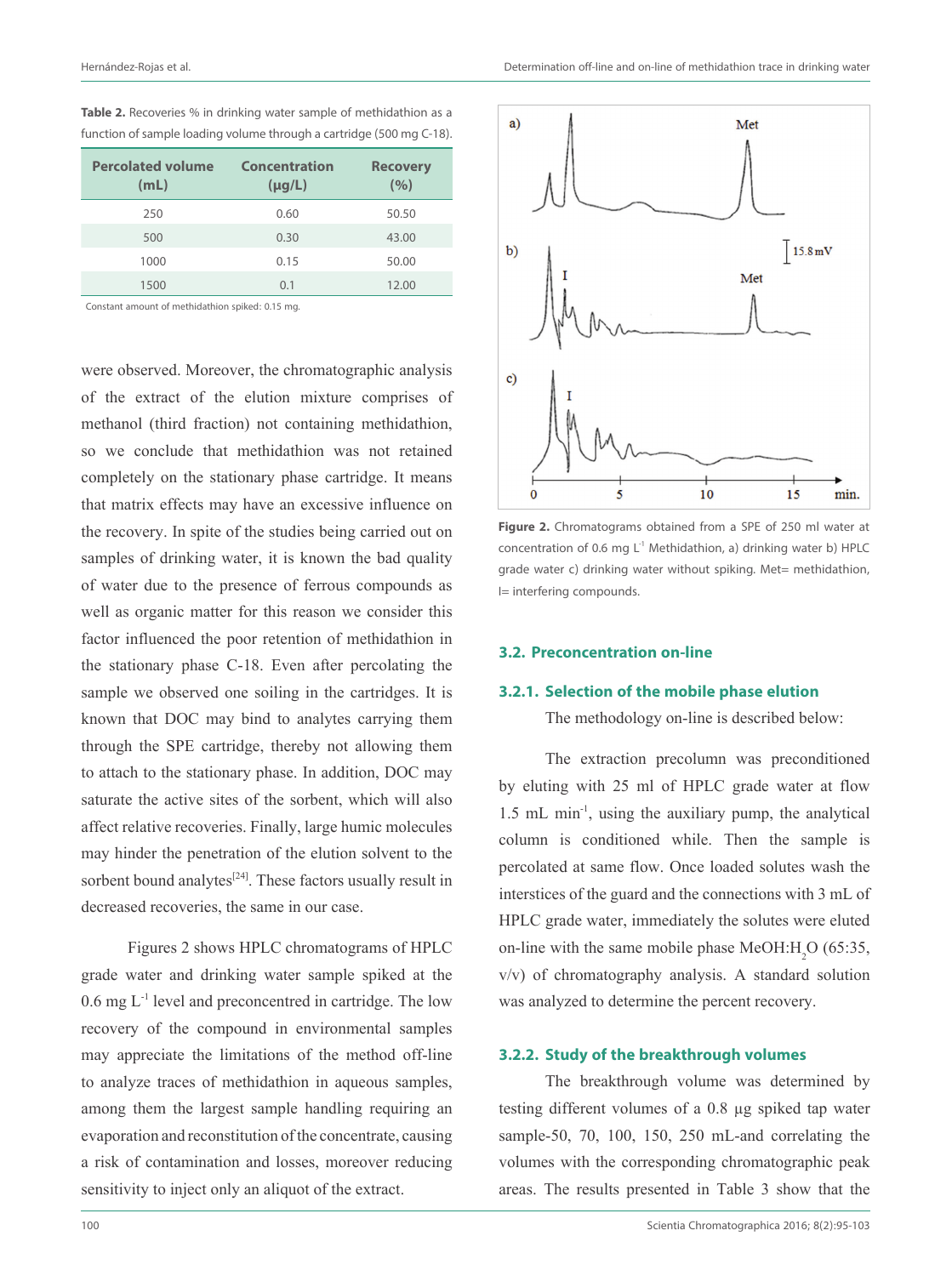Table 3. Recoveries % in drinking water sample of methidathion as a function of sample loading volume through a C-18 Nucleosil, 5 µm, 1.3 cm x 4.6 mm d.i. precolumn.

| <b>HPLC</b> grade water          |                              | <b>Drinking water</b>  |                                  |                                     |                        |
|----------------------------------|------------------------------|------------------------|----------------------------------|-------------------------------------|------------------------|
| <b>Percolated volume</b><br>(mL) | Concentration<br>$(\mu g/L)$ | <b>Recovery</b><br>(%) | <b>Percolated volume</b><br>(mL) | <b>Concentration</b><br>$(\mu g/L)$ | <b>Recovery</b><br>(%) |
| 50                               | 16.00                        | 100.00                 |                                  |                                     |                        |
| 70                               | 11.42                        | 101.00                 | 70                               | 11.42                               | 103.00                 |
| 100                              | 8.88                         | 90.00                  | 100                              | 8.00                                | 98.00                  |
| 150                              | 5.30                         | 110.00                 | 150                              | 5.33                                | 99.00                  |
| 170                              | 4.70                         | 101.00                 |                                  |                                     |                        |
| 250                              | 3.20                         | 100.00                 |                                  |                                     |                        |

Spiked water samples with 0.8 ug methidathion.

**Table 4.** Precision, expressed as relative standard deviation for four replicates. 100 mL sample.

| <b>Sample</b>    | Concentration<br>$(\mu q/L)$ | <b>Recovery</b><br>(9/0) | <b>RSD</b> |
|------------------|------------------------------|--------------------------|------------|
| Drinking water   | 8.88                         | 98                       | 7.37       |
| HPLC grade water | 8.88                         | 90                       | 8.97       |

Spiked water samples with 0.8 ug methidathion.

breakthrough volume was not reached by any of the compounds until 250 mL since the recovery of about 100% was obtained. Pesticide recoveries from both water samples were mainly between 98–110%. The procedure was independent on sample concentration over the range  $16-3.2$  ug  $L^{-1}$ . Due to practical reasons, we selected 100 mL, which enabled the necessary concentration factor to achieve acceptable detection limits.

This procedure was applied to drinking water and HPLC grade water samples, spiked at the  $8.8 \mu g L^{-1}$  level. Table 4 shows the recoveries for methidathion and the precision, expressed as relative standard deviation, for four replicates. Each sample was analyzed independently by the same analyst and equipment, obtaining a repeatability or precision (measured as relative standard deviation (RSD) of 7.37 and 8.97 % respectively. The repeatability was typically higher, with a value less than 10% of RSD.

Figure 3 shows the chromatograms from the analysis of three samples of drinking water spiked at 1  $\mu$ g



**Figure 3.** Chromatograms obtained from a SPE of 100 ml water at concentration of 1  $\mu$ g L<sup>-1</sup> Methidation, a) HPLC grade water, b) drinking water spiking c) drinking water without spiking. Met= methidathion, I= interfering compounds. "Nucleosil". Precoluma extraction.

 $L^{-1}$  of methidathion, 100 ml of sample were percolated through the precolumn, samples without spiking no peak was found. The spiked samples show that the peak of the compound is clearly visible and it could be assumed that further diluted samples could be analyzed. For example if the sample volume was 250 ml could be obtained such a peak at a concentration of 0.4  $\mu$ g L<sup>-1</sup>. The methods used in this study were tested and optimized for factors that can affect extraction efficiencies. For water samples, volume of the sample, and concentration of pesticide, along with the appropriate solid phase and elution solvents are all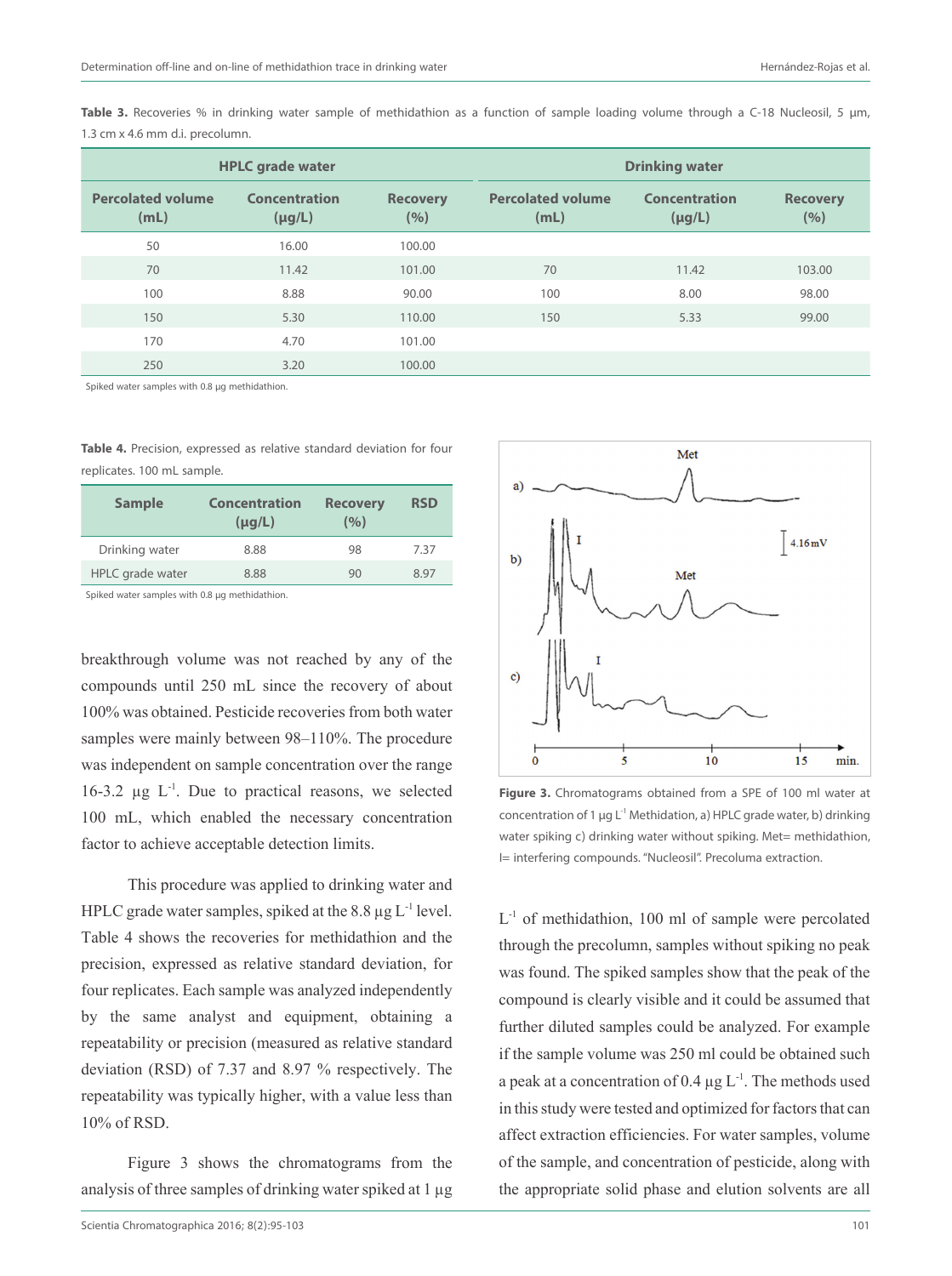important factors that can affect extraction efficiencies. The methods developed for this study were designed to be simple and thus useable in most laboratories. As it can be seen, this procedure allows the determination of the above mentioned pesticide in a drinking water sample with good recoveries and precision and avoids the need of duplicated water samples for the separated extraction

#### **4. Conclusions**

With both methods it was possible to determine the concentrations at which the order methidathion  $\mu$ g L<sup>-1</sup> and  $\eta g L^{-1}$  be reached if the amount of adsorbent is increased, in the case of extraction in off-line. Both methods can quantify the presence of methidathion if it is in aqueous samples at concentrations of the order of  $\mu$ g L<sup>-1</sup>.

The on-line extraction method also has the advantage of avoiding the risk of contaminating samples because there is no contact between the sample preconcentration step and analysis, producing better recoveries and precision.

# **Gratefulnesses**

SBP would like to acknowledge DIMA de la Universidad Nacional de Colombia for the financial support through the project number 23139. The author gratefully acknowledges the financial support granted to MEHR for funding the thesis through the GTZ, and PUAL for giving the award to the best thesis in the area of Food Toxicology, and Armando Lopez-Valencia for language correction.